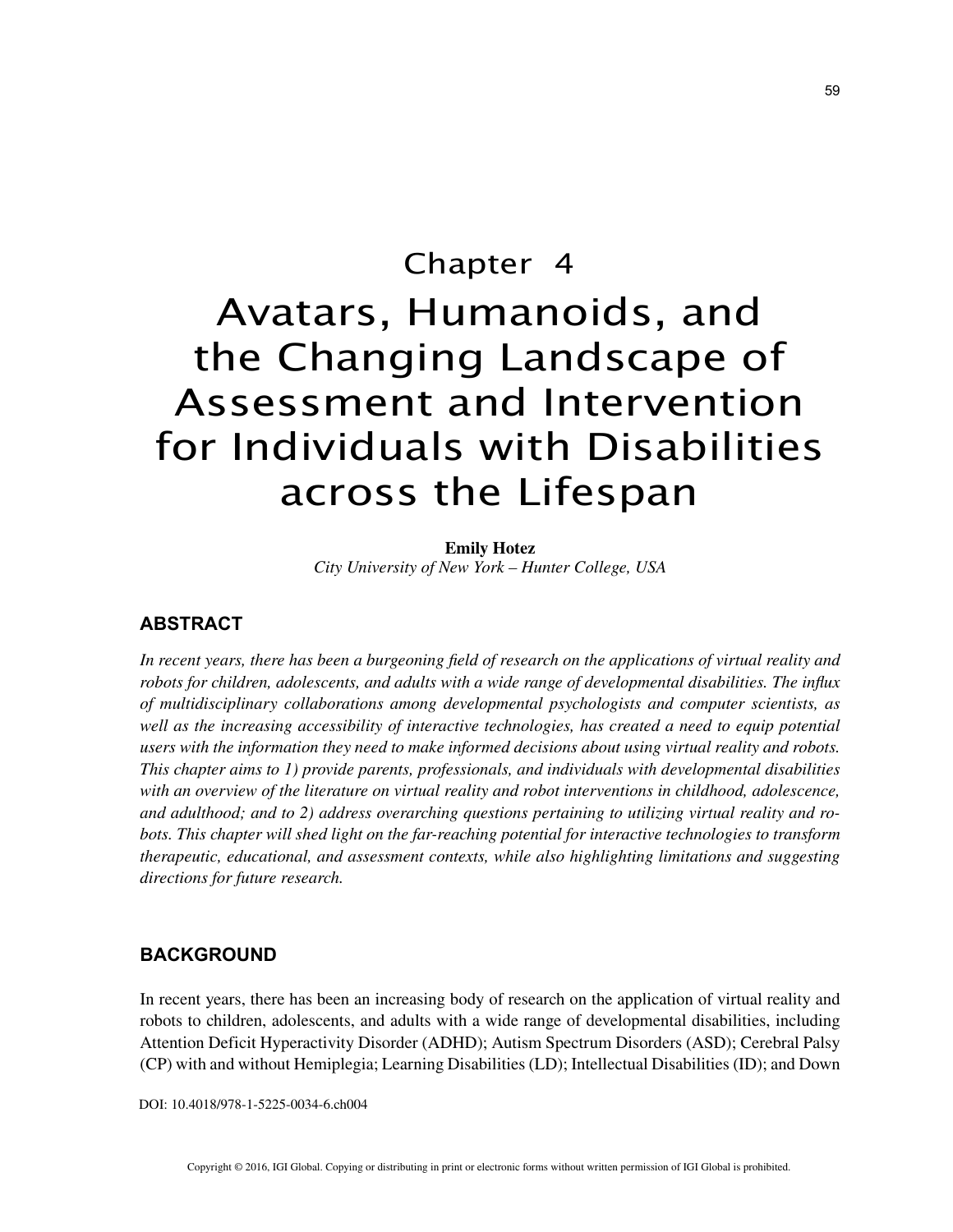#### *Avatars, Humanoids, and the Changing Landscape of Assessment and Intervention*

Syndrome (DS). Moreover, a wide range of applications extends to individuals with deafness, visual impairments, diverse physical and motor disabilities, and multiple disabilities. These innovative technologies demonstrate the potential to transform the therapeutic, educational, and assessment contexts for individuals with disabilities and are of increasing interest to parents, professionals, and individuals with disabilities.

This chapter will address two particular innovative technologies that are representative of the changing landscape of assessment and intervention for individuals with disabilities across the lifespan: virtual reality and robots. *Virtual reality,* or a *virtual environment,* is a three-dimensional computer-based world, in which users can interact with objects or "avatars" (i.e., figures that resemble humans). These environments can be modified to resemble a wide range of settings, including classrooms, offices, and cafes. Virtual reality affords users the opportunity to repeatedly practice relevant skills in a safe environment. The extent to which the user is embedded in the scene is also highly variable, since some users may be able to watch themselves interacting in the scene, whereas other users may be represented by an avatar within a scene. Moreover, depending on the particular configuration within a virtual environment, users may also be able to receive direct feedback on their performance or interact with real people also using the program. Virtual reality can be accessed through a wide range of mediums, including videogames, head-mounted displays, or desktop computers (Parsons & Mitchell, 2002). Entirely distinct from virtual reality technology are *Robots,* technologies that "can interact with humans and show aspects of humanstyle social intelligence". Robots can also assume a wide range of forms, from "humanoids" (i.e., robots that resemble humans), to animal-resembling figures (Dautenhahn & Werry, 2004, p. 2). *Robotic systems* are robots that do not resemble an interactive agent like a human or animal; rather they are interactive configurations that may consist of gripper systems, switches, and buttons with which a user can engage (Prazak, Kronreif, Hochgatterer, & Furst, 2004).

## **RATIONALE**

The driving force behind coordinating the goals of individuals with disabilities with interactive technology is the unique capability of technology to attract and maintain the interests of the users. Researchers have demonstrated the potential for virtual reality to promote children's participation in education, communication, and play settings (Chantry & Dunford, 2010). For example, Reid (2002) employed a virtual reality, play-based intervention (Mandala® GestureXtreme™) in which three school children with CP engaged in applications such as virtual drums, paint, and volleyball. Following the intervention, children showed greater self-efficacy, motivation, and engagement in play. In another study, Kim et al. (2013) investigated the potential for Pleo<sup>™</sup>, a social dinosaur robot to improve social interaction among children with ASD. The authors ascribed the robot's greater efficacy in eliciting children's social behaviors from the excitement and interest children spontaneously expressed towards it. The enjoyment that children experience from engaging with interactive technologies has also been demonstrated in older individuals, even if the intended outcome of the interactive technology was not achieved (e.g., ASD symptoms; Austin, Abbott, & Cabris, 2008). These findings underscore the potential for virtual reality and robots to serve as a highly motivating context for assessment, education, and therapy for individuals with disabilities across the lifespan.

The merging of virtual reality and robots with the fields of intervention and assessment affords developmental psychology researchers and clinicians unique advantages that are not always present in